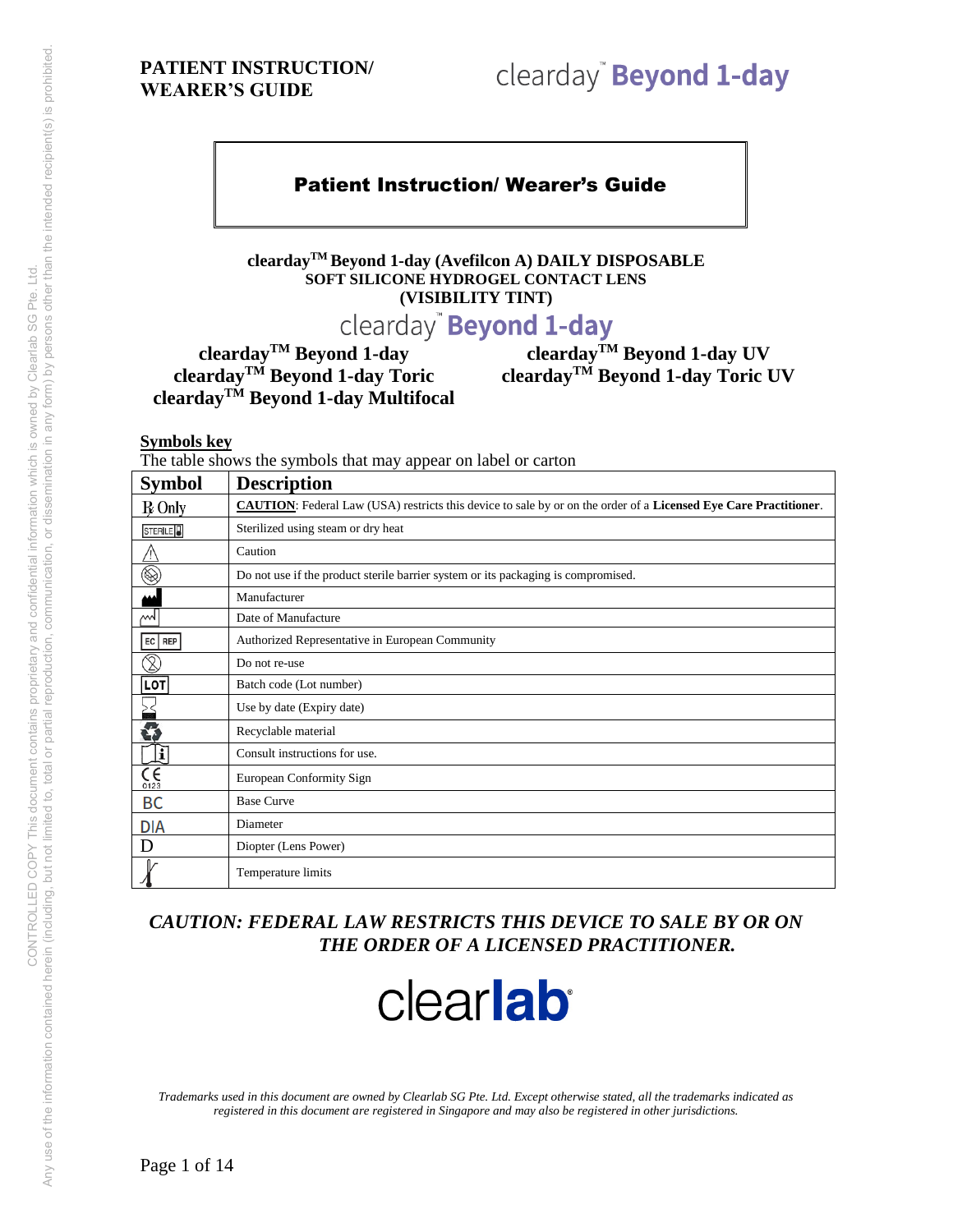# clearday" Beyond 1-day

Table of Contents

Patient / Practitioner Information Introduction Wearing Restrictions and Indications Contraindications (Reasons not to use) Warnings **Precautions** Adverse Reactions Personal Cleanliness and Lens Handling Before Handling Your Lens Handling and Placing the Lens on the eye Removing the Lens Caring for your Lens Basic Instructions Care for a Sticking (non-moving) Lens Emergencies When to call your practitioner Instructions for Monovision Wearer Recommended Lens Care Products Wearing Schedule Appointment Schedule

Page 2 of 14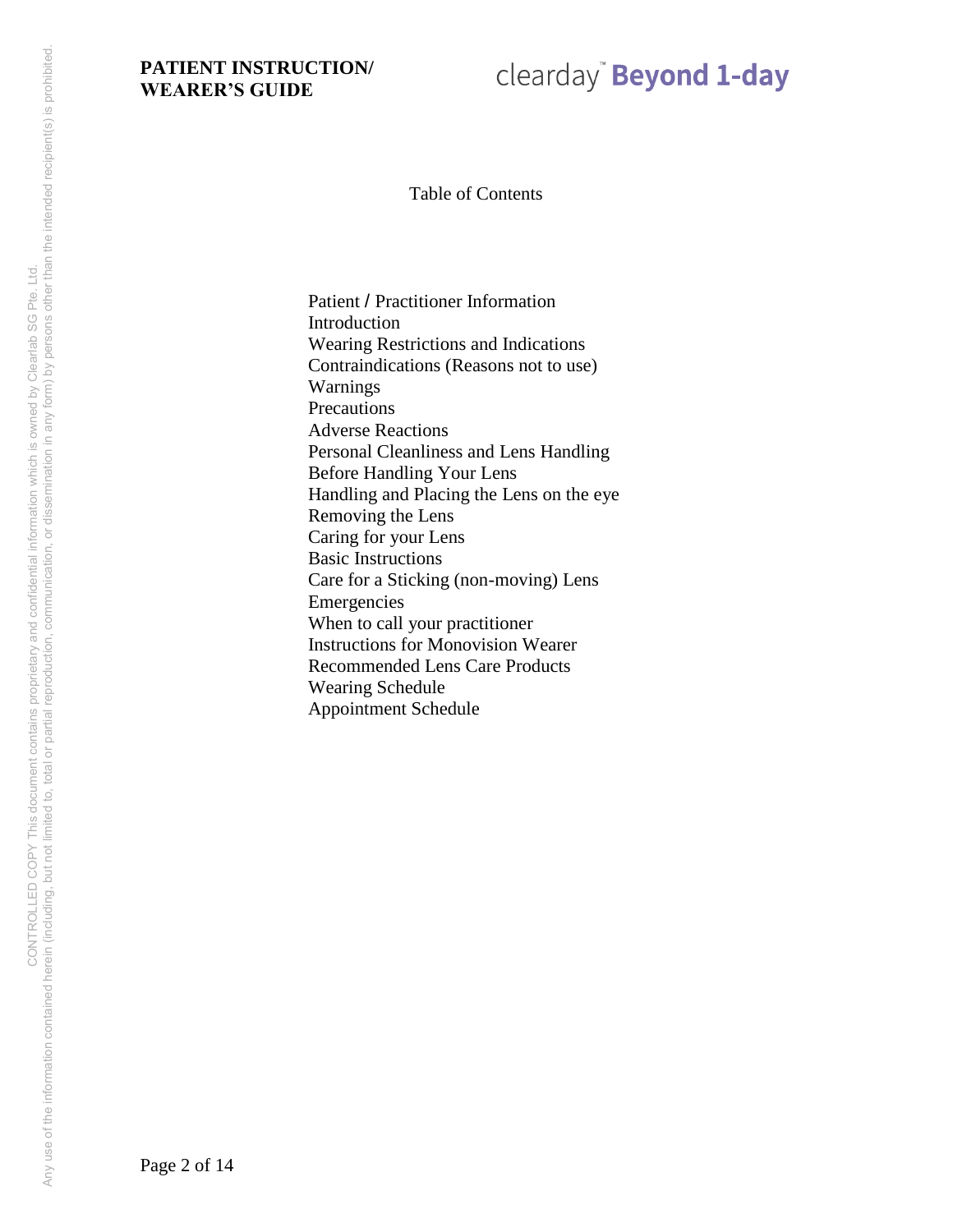# clearday" Beyond 1-day

#### **CONGRATULATIONS:**

You have just received your new **cleardayTM Beyond 1-day (Avefilcon A**) **Daily Disposable Soft Silicone Hydrogel Contact Lens.** This booklet has been prepared to help you care for it. Please read it carefully and follow the instructions so that you receive full satisfaction from your lens.

| <b>Rewetting Solution</b> |                                                                                                                        |  |
|---------------------------|------------------------------------------------------------------------------------------------------------------------|--|
|                           |                                                                                                                        |  |
| <b>TELEPHONE</b>          |                                                                                                                        |  |
| <b>ADDRESS</b>            | <u> 1989 - Johann Stein, mars et al. 1989 - Anna ann an t-Anna ann an t-Anna ann an t-Anna ann an t-Anna ann an t-</u> |  |
| <b>PRACTITIONER</b>       |                                                                                                                        |  |

### **WEARING AND APPOINTMENT SCHEDULE**

### **Prescribed Wearing Schedule**

| Day | <b>Wearing Time (Hours)</b> | Day | <b>Wearing Time (Hours)</b> |
|-----|-----------------------------|-----|-----------------------------|
|     |                             |     |                             |
|     |                             |     |                             |
|     |                             |     |                             |
|     |                             |     |                             |
|     |                             | 12  |                             |
|     |                             | 13  |                             |
|     |                             |     |                             |

#### **APPOINTMENT SCHEDULE**

Your appointments are on:

Minimum number of hours lenses to be worn at time of appointment:

| Year: |
|-------|
| Day:  |
|       |
| Year: |
| Day:  |
|       |

Page 3 of 14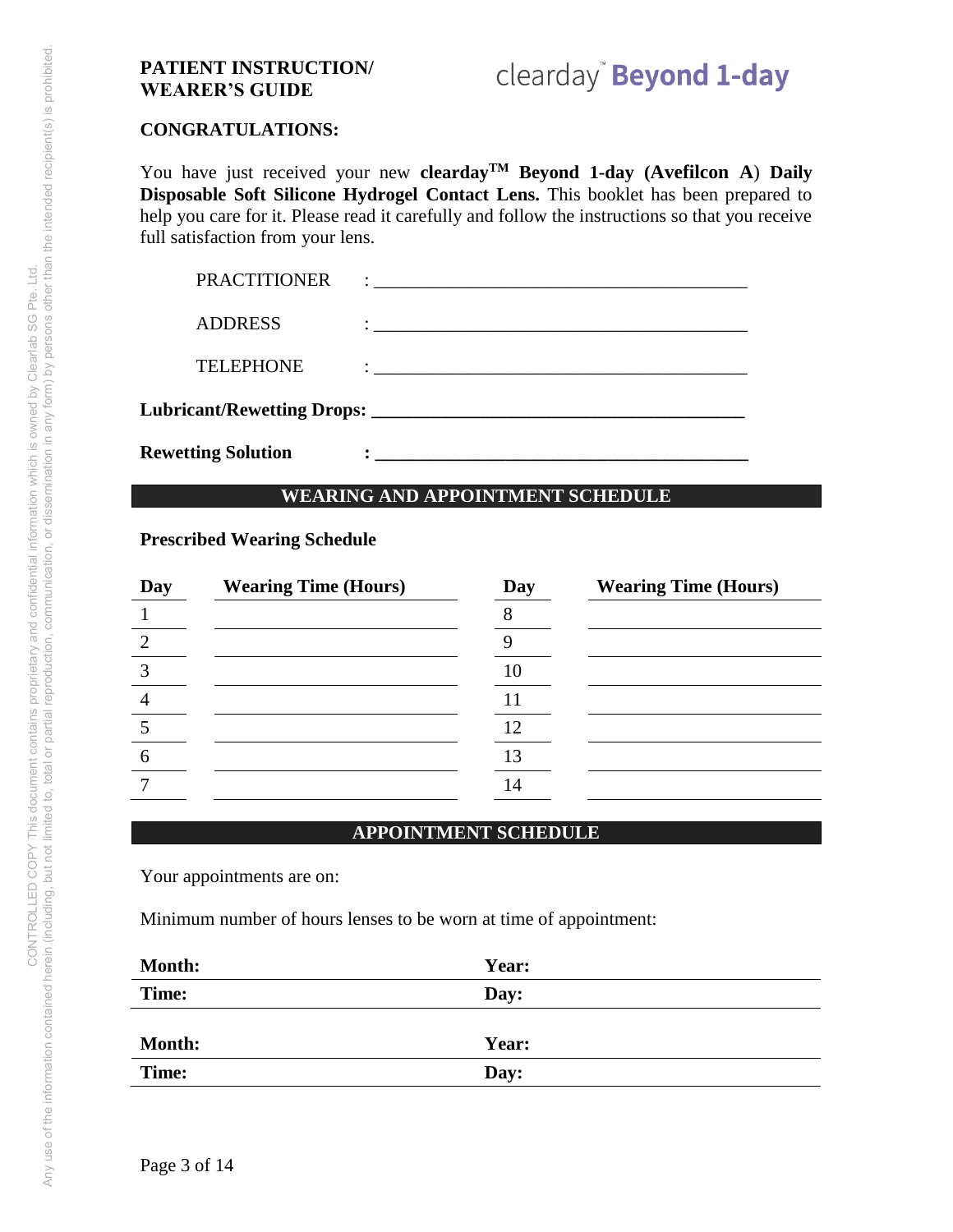# clearday<sup>"</sup> Beyond 1-day

#### **INTRODUCTION:**

With your decision to wear soft (hydrophilic) contact lens, you have joined a growing number of people who are discovering new pleasures from this important advance in vision correction.

Your **cleardayTM Beyond 1-day (Avefilcon A**) **Daily Disposable Soft Silicone Hydrogel Contact Lens** is made of a stable, inert, highly purified, hydrophilic (water absorbing) polymer with properties different from conventional rigid lens. Fully molded to optical precision in the dry state, your lens holds these qualities in the soft, moist state in which they are suited for your use. Kept moist by the tears in your eyes, the lens is soft and comfort can be immediate. You are cautioned, however, to follow the initial wearing time schedule prescribed by your practitioner and not to overwear the lens simply because they remain comfortable. Your eyecare practitioner will determine your appropriate wearing schedule.

Although soft and pliable, your lens is strong and durable. **clearday TM BEYOND 1-day (Avefilcon A**) **Daily Disposable Soft Silicone Hydrogel Contact Lens** is designed as a Daily Disposable and should be worn one day only. As with all precision devices, proper use will assure you the benefits of convenience, comfort, and confidence in your lens.

Read this Wearer's Guide carefully. It contains the information you need to know to wear, handle, and care for your **cleardayTM Beyond 1-day (Avefilcon A**) **Daily Disposable Soft Silicone Hydrogel Contact Lens.** Request clarification from your eyecare practioner if you are in doubt about any instructions.

#### **WEARING RESTRICTIONS and INDICATIONS:**

The **cleardayTM Beyond 1-day UV, cleardayTM Beyond 1-day Toric UV** and **cleardayTM Beyond 1-day Multifocal** for daily wear contains a UV Blocker to help protect against transmission of harmful UV radiation to the cornea and into the eye.

The **clearday**<sup>TM</sup> Beyond 1-day and **clearday**<sup>TM</sup> Beyond 1-day UV Daily Disposable Soft Silicone Hydrogel Contact Lens is indicated for daily wear single use only for the optical correction (except for plano lenses) of refractive ametropia (myopia and hyperopia) in phakic or aphakic persons with non-diseased eyes who may have 1.00D or less of astigmatism.

The **cleardayTM Beyond 1-day Toric** and **cleardayTM Beyond 1-day Toric UV** Daily Disposable Soft Silicone Hydrogel Contact Lens is indicated for daily wear single use only for the optical correction of refractive ametropia (myopia and hyperopia) in phakic or aphakic persons with non-diseased eyes who may have 7.00D or less of astigmatism.

The **cleardayTM Beyond 1-day multifocal** Daily Disposable Soft Silicone Hydrogel Contact Lens is indicated for daily wear single use only for the optical correction of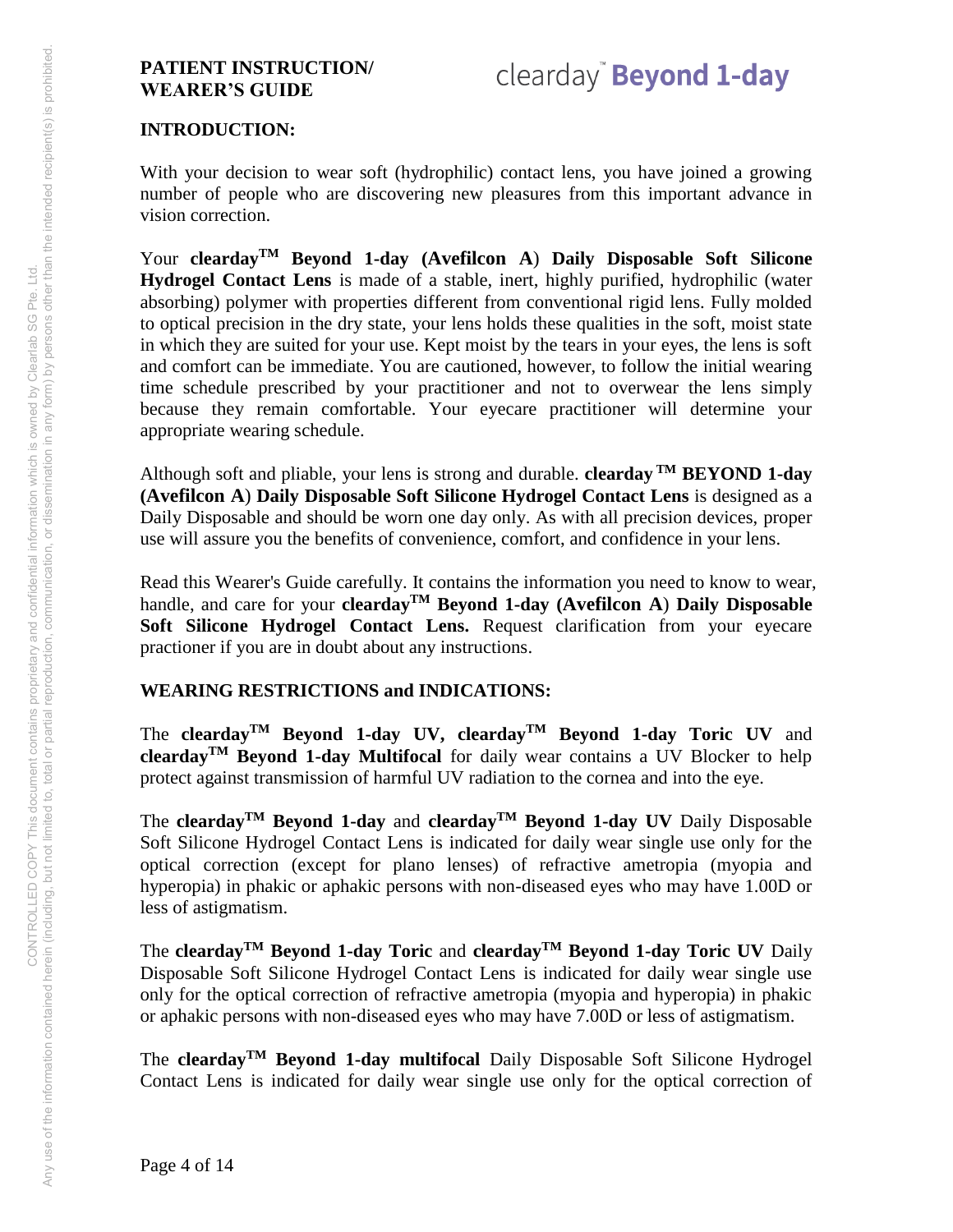refractive ametropia (myopia and hyperopia) and/or presbyopia in phakic or aphakic persons with non-diseased eyes who may have 1.00D or less of astigmatism.

The lens is intended to be worn once and discarded upon removal. The patient should be instructed to start the next wearing period with a new, unexpired lens. Reusing daily disposable contact lenses can increase the risk of infection, dryness and discomfort.

The **cleardayTM Beyond 1-day (Avefilcon A**) **Daily Disposable Soft Silicone Hydrogel Contact Lens** described in this booklet should be designed as a Daily Disposable.

The lens is designed for daily wear (less than 24 hours while awake). The maximum wearing time should be determined by the eyecare professional based upon the patient's physiological eye condition because individual responses to contact lenses vary. Patients tend to overwear the lenses initially. The eyecare professional should stress the importance of adhering to the initial maximum wearing schedule. Studies have not been conducted to show that **cleardayTM Beyond 1-day (Avefilcon A**) **Daily Disposable Soft Silicone Hydrogel Contact Lens** are safe to wear during sleep; therefore patients should be advised to remove their lenses while sleeping. Normal daily wear of lenses assumes a minimum of 6 hours non-lens wear per 24 hour period. Optimum individual wearing schedule will vary.

DO NOT WEAR YOUR **clearday TM BEYOND 1-day (Avefilcon A) Daily Disposable Soft Silicone Hydrogel Contact Lens** WHILE SLEEPING. Never use tweezers or other tools to remove lenses from the lens container, unless they are specifically intended for that use. Pour the lens and the packing solution onto hand instead. DO NOT TOUCH lens with FINGERNAILS.

# **CONTRAINDICATIONS (REASONS NOT TO USE):**

# **DO NOT USE the cleardayTM Beyond 1-day (Avefilcon A**) **Daily Disposable Soft Silicone Hydrogel Contact Lens when any of the following conditions exist:**

- Acute and subacute inflammation or infection of the anterior chamber of the eye.
- Any eye disease, injury, or abnormality that affects the cornea, conjunctiva, or eyelids.
- Severe insufficiency of lacrimal secretion (dry eyes).
- Corneal hypoesthesia (reduced corneal sensitivity), if not-aphakic.
- Any systemic disease that may affect the eye or be exaggerated by wearing contact lens.
- Allergic reactions of ocular surfaces or adnexa that may' be induced or exaggerated by wearing contact lens or use of contact lens solutions.
- Any active corneal infection (bacterial, fungi, or viral)
- If eyes become red or irritated.
- Patients unable to follow lens wear schedule or unable to obtain assistance to do so.

Page 5 of 14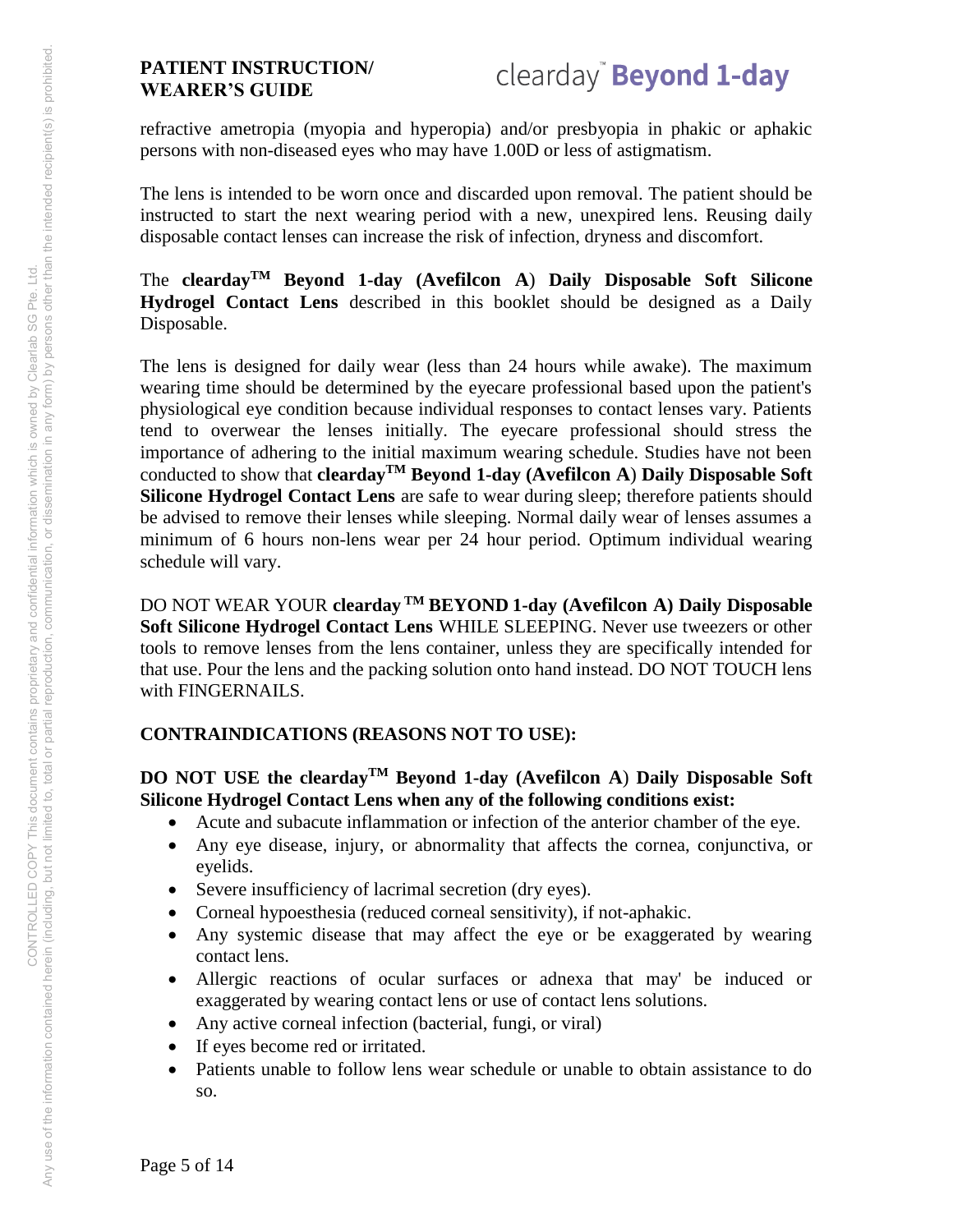• Patient with history of recurring eye or eyelid infections, adverse effects associated with contact lens wear, intolerance or abnormal ocular response to contact lens wear.

# **WARNINGS:**

- PROBLEMS WITH CONTACT LENS COULD RESULT IN SEROUS INJURY TO THE EYE. It is essential that you follow your eyecare practitioner's direction and all labeling instructions for proper use of lens and lens care products, including the lens case. EYE PROBLEMS, INCLUDING CORNEAL ULCERS, CAN DEVELOP RAPIDLY AND LEAD TO LOSS OF VISION; THEREFORE, IF YOU EXPERIENCE EYE DISCOMFORT, EXCESSIVE TEARING, VISION CHANGES, OR REDNESS OF THE EYE, IMMEDIATELY REMOVE YOUR LENS AND PROMPTLY CONTACT YOUR EYECARE PRACTITIONER.
- All contact lens wearers must see their eye care practitioner as directed.
- Daily wear lens are not indicated for overnight wear, and you are instructed not to wear the **cleardayTM Beyond 1-day (Avefilcon A**) **Daily Disposable Soft Silicone Hydrogel Contact Lens** while sleeping. Clinical studies have shown that the risk of serious adverse reactions is increased when these lens are worn overnight.
- Studies have shown that contact lens wearers who are smokers have a higher incidence of adverse reactions than nonsmokers do.

# **PRECAUTIONS:**

- If patients experience eye
- discomfort, excessive tearing, vision changes, redness of the eye or other problems, they should be instructed to remove their lenses immediately and contact their eye care professional promptly. It is therefore recommended that contact lens wearers see their eye care professional routinely as directed.
- The lens is intended to be **WORN ONCE** and discarded upon removal.
- The patient should be instructed to start the next wearing period with a new lens.
- Emergency lens cleaning and disinfections is not recommended.
- Always use fresh, unexpired lenses.
- The patient should be reminded to have replacement lenses or back-up spectacles available at all times.
- The patient should be instructed to always have a spare pair of lenses at all times.
- Always wash and rinse hands before handling lens.
- Do not get cosmetics, lotions, soaps, creams, deodorants, or sprays in your eyes or on the lens.
- Insert lenses before applying makeup and remove lenses before taking makeup off.
- Do not touch contact lens with your fingers or hands if the hands are not free of foreign materials, as microscopic scratches of the lens may occur, causing distorted vision and/or injury to your eye.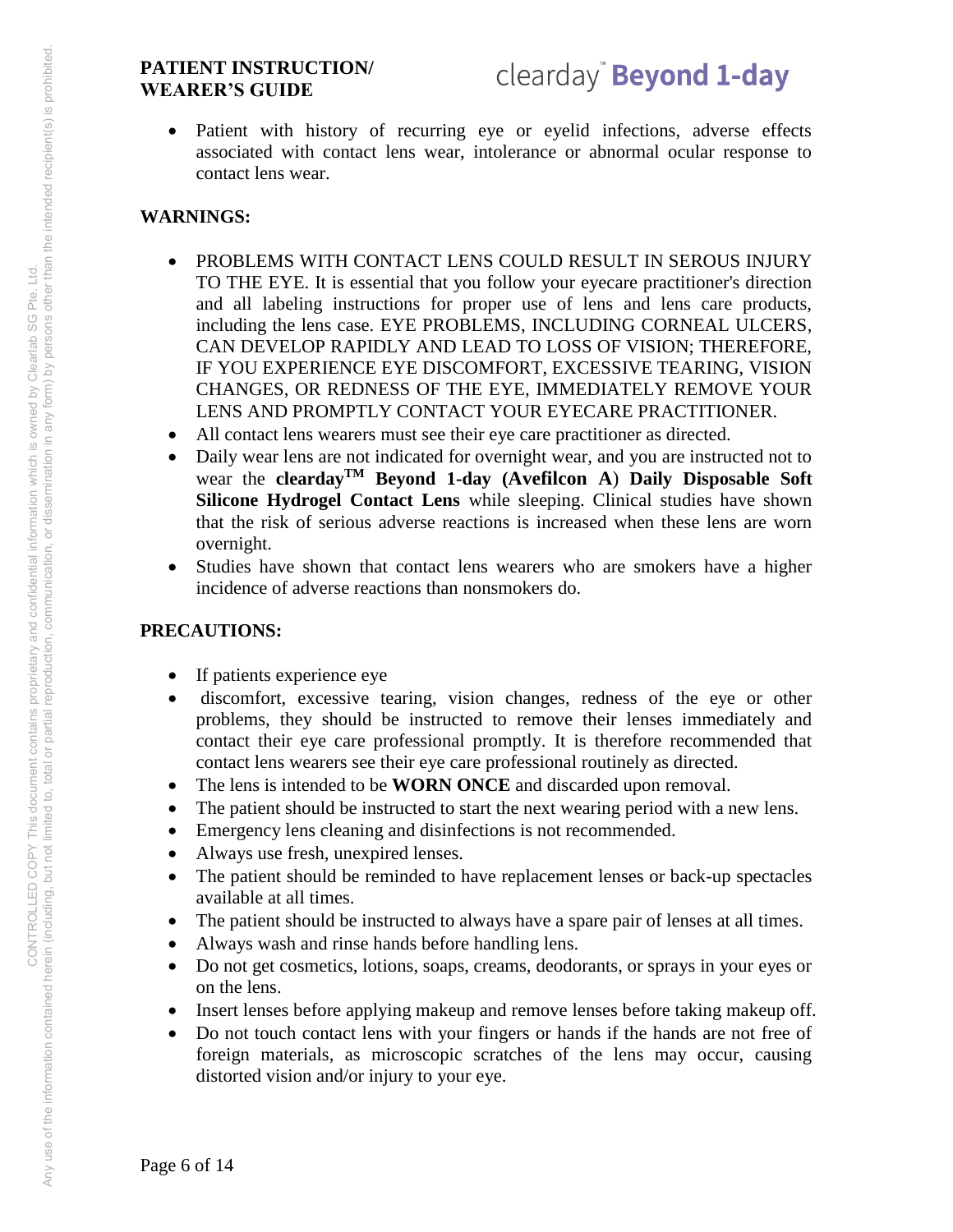- Carefully follow the handling, insertion, removal, storing and wearing instructions for **cleardayTM Beyond 1-day (Avefilcon A**) **Daily Disposable Soft Silicone Hydrogel Contact Lens** and those prescribed by your eyecare practitioner.
- If the lens sticks (stops moving) on the eye, follow the recommended directions on care for sticking lens. The lens should move freely on the eye for the continued health of the eye. If non-movement of the lens continues, the patient should be instructed to **IMMEDIATELY** consult his or her eye care practitioner
- Never wear lens beyond the period recommended by your eyecare practitioner.
- If aerosol products such as hair spray are used while wearing lens, exercise caution and keep eyes closed until the spray has settled.
- Always handle lens carefully and avoid dropping them.
- Avoid all harmful or irritating vapors and fumes while wearing lens.
- Ask your eyecare practitioner about wearing lens during sporting activities.
- Inform the doctor (health care practitioner) about being a contact lens wearer.
- Never use tweezers or other tools to remove lens from the lens container unless specifically indicated for that use. Pour the lens into the hand.
- Do not touch the lens with fingernails.
- Always contact your eyecare practitioner before using any medicine or medications in the eyes.
- Always inform the employer of being a contact lens wearer. Some jobs may require use of eye protection equipment or may require that you not wear contact lens.
- As with any contact lens, follow-up visits are necessary to assure the continuing health of your eyes. You should be instructed as to a recommended follow-up schedule.

# **ADVERSE REACTIONS:**

The following problems may occur:

- Eyes stinging, burning, itching (irritation), or other eye pain.
- Comfort is less than when lens was first placed on eye.
- Feeling that something is in the eye such as a foreign body or scratched area.
- Excessive watering (tearing) of the eye.
- Unusual eye secretions.
- Redness of the eye.
- Reduced sharpness of vision (poor visual acuity).
- Blurred vision, rainbows, or halos around objects.
- Sensitivity to light (photophobia).
- Dry eyes.

If you notice any of the above, **IMMEDIATELY REMOVE YOUR LENS!**

Page 7 of 14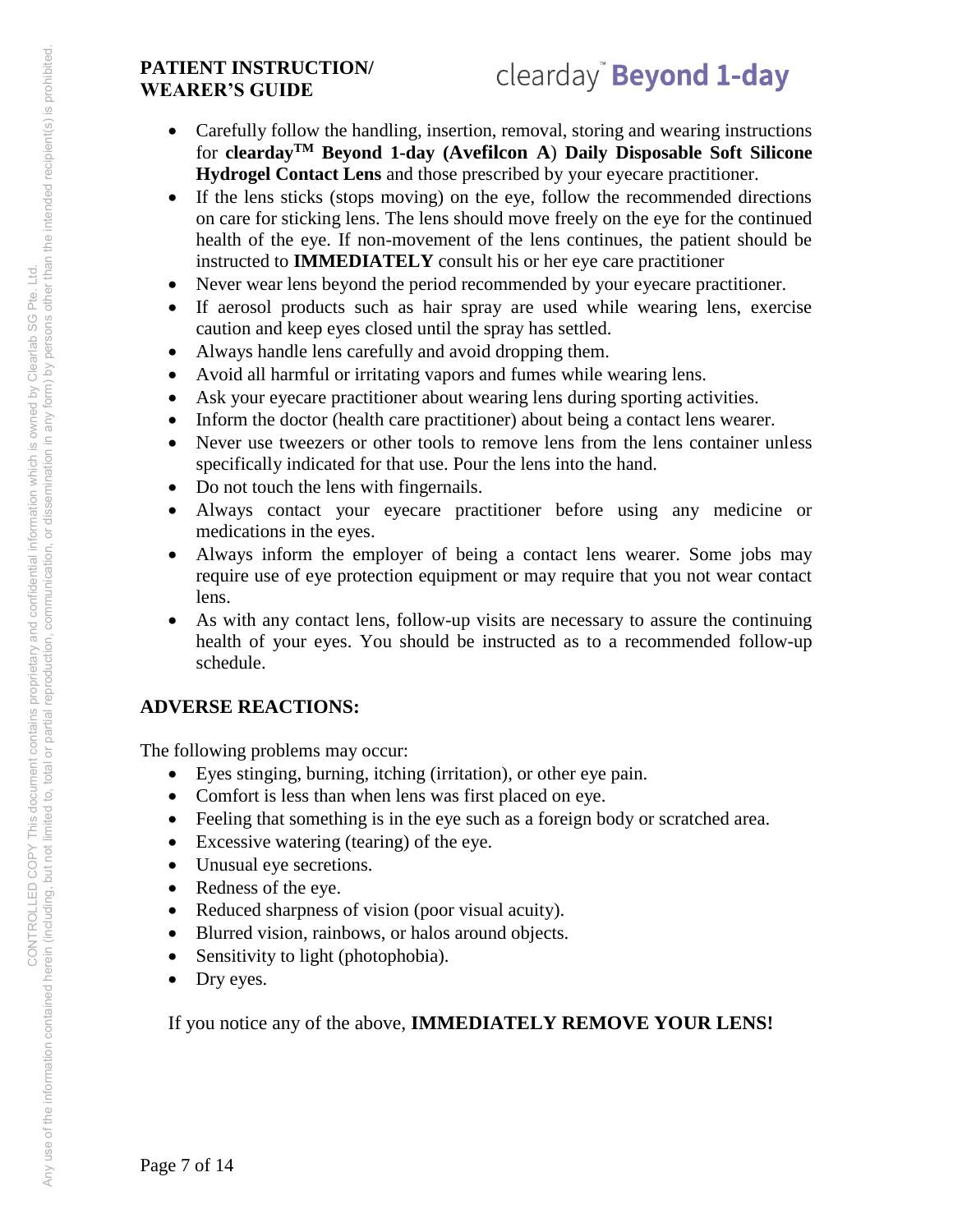- If discomfort or problems stops, then look closely at the lens. If the lens is in any way damaged, **DO NOT PUT THE LENS BACK ON EYE.** Discard the lens and replace with a fresh lens.
- After reinsertion, if the problem continues, you should **IMMEDIATELY REMOVE THE LENS AND CONSULT YOUR EYECARE PRACTITIONER.**
- When any of the above problems occur, a serious condition such as infection, corneal ulcer, neovascularization, or iritis may be present. KEEP THE LENS OFF THE EYE AND SEEK IMMEDIATE PROFESSIONAL IDENTIFICATION of the problem and prompt treatment to avoid serious eye damage.

#### **PERSONAL CLEANLINESS and LENS HANDLING:**

#### **Before Handling Your Lens:**

*Cleanliness is an important aspect of contact lens care.* 

- Before handling your lens, always wash and rinse your hands thoroughly and dry them with a lint-free towel.
- Do not use soaps, lotions, cold creams, or perfumes which leave a residue on your hands.
- Avoid using medications, creams, deodorants, make-up, after shave lotions, or similar items prior to touching your lens.
- When hair spray is used, the eye must be kept closed until the spray has settled.
- Take care in handling your lens. Always avoid touching your lens with your fingernails or other sharp objects.
- NEVER WORK DIRECTLY OVER A SINK WITH THE DRAIN OPEN, AS THE LENS MAY BE LOST.

#### **Handling and Placing the Lens on the Eye:**

- 1) To avoid the possibility of lens mix-ups, always start with the same lens first.
- 2) Remove the Lens from its storage case and examine it to be sure that it is moist, clean, clear and free of any nicks or tears.
- 3) Place the lens on the tip of the index finger of your dominant hand.
- 4) While positioned on your index finger, check to ensure the lens has not turned inside out. To check this, look at the profile of the lens against a light background. If the edge profile appears convex and bowl-shaped, then it is correct. If the lens is inverted, it will flare out at the edge. If the lens is inverted, simply reverse it by using light fingertip pressure. Be sure to avoid damaging the lens with your fingernails.
- 5) Look straight ahead and raise the upper lid with your other index finger.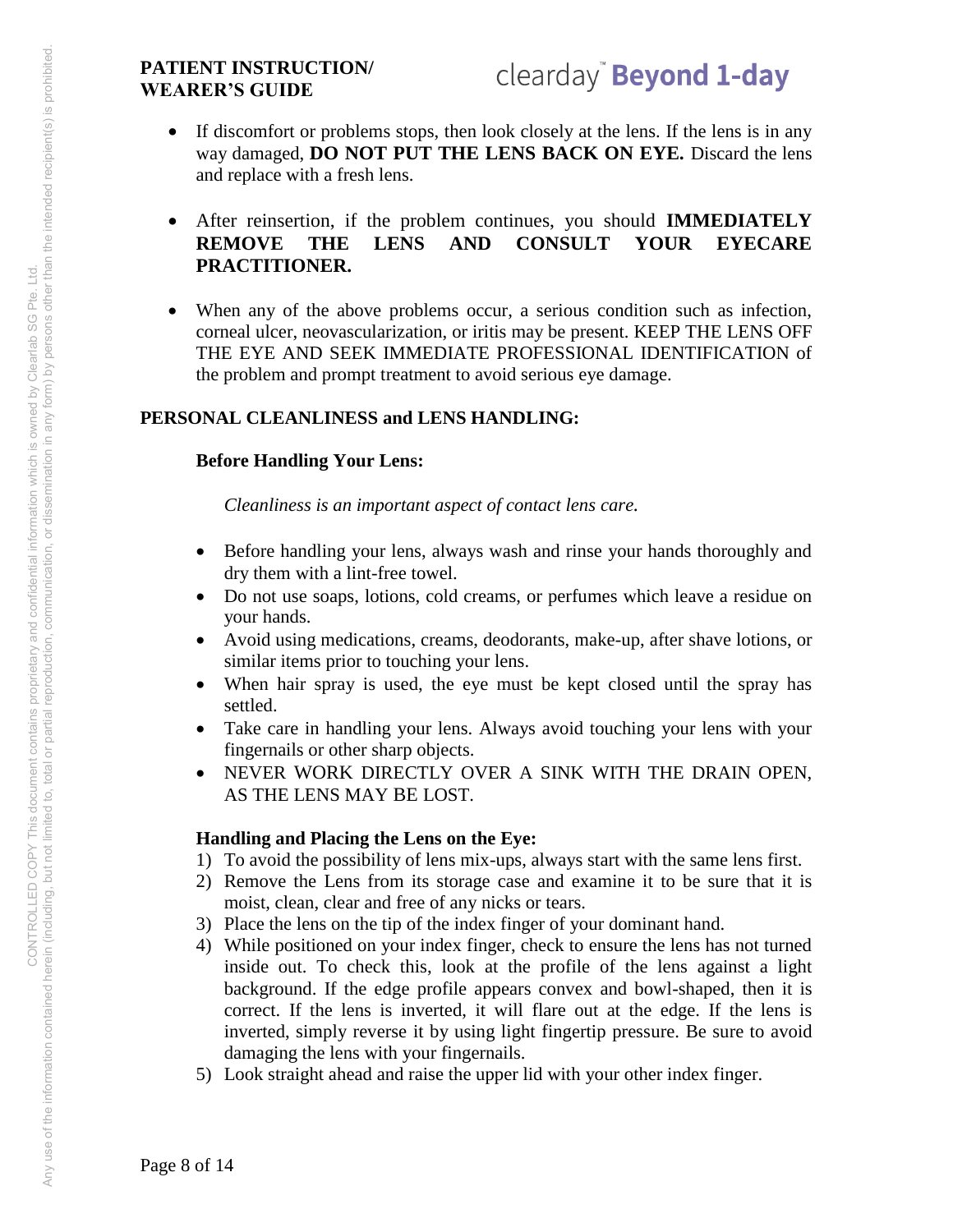- 6) Then look down, keep both eyes open and place the lens on the upper white part of the eye.
- 7) Slowly release upper lid, and gently close your eye.
- 8) The lens should center automatically, or it can be moved on center by gentle fingertip pressure through the lids.
- 9) Repeat the above procedure for the second lens.
- 10) If the lens does not move freely on your eye, contact your eyecare practitioner for further instructions.

There is no single "right way" of putting on lens. If you find this method of lens placement difficult, your eyecare practitioner will suggest another method or provide additional information.

NOTE: If after replacement of the lens, your vision is blurred, check for the following:

- The lens is not centered on the eye (see "Centering the lens" next in this booklet.
- If the lens is centered, remove the lens (see "Removing the lens" section) and check the following:
	- a. Cosmetic or oils on the lens. Discard lens and place a new lens on the eye again.
	- b. The lens is on the wrong eye.
	- c. The lens inside-out (it would also not be as comfortable as normal)

If you find that your vision is still blurred after checking the above possibilities, remove both lenses and consult your eyecare practitioner.

#### **Centering the Lens:**

Very rarely a lens that is on the cornea will be displaced onto the white part of the eye during lens wear. This can also occur during placement and removal of the lenses if the correct techniques are not performed properly. To center a lens follow the procedure outlined below.

Using your index finger, gently apply pressure to the lens and slide it back into the cornea. If the lens gets under the upper lid, gently massage the upper lid while looking down and move the lens toward the cornea.

#### **Removing the Lens from the Eye:**

#### **Preparation:**

- 1) Wash and rinse your hands thoroughly.
- 2) Dry hands with a lint-free towel.
- 3) Check that the lens is centered on the cornea before attempting to remove the lens. Check your vision by covering one eye. If vision is blurry, the lens is offcenter. Re-center the lens before attempting to remove it.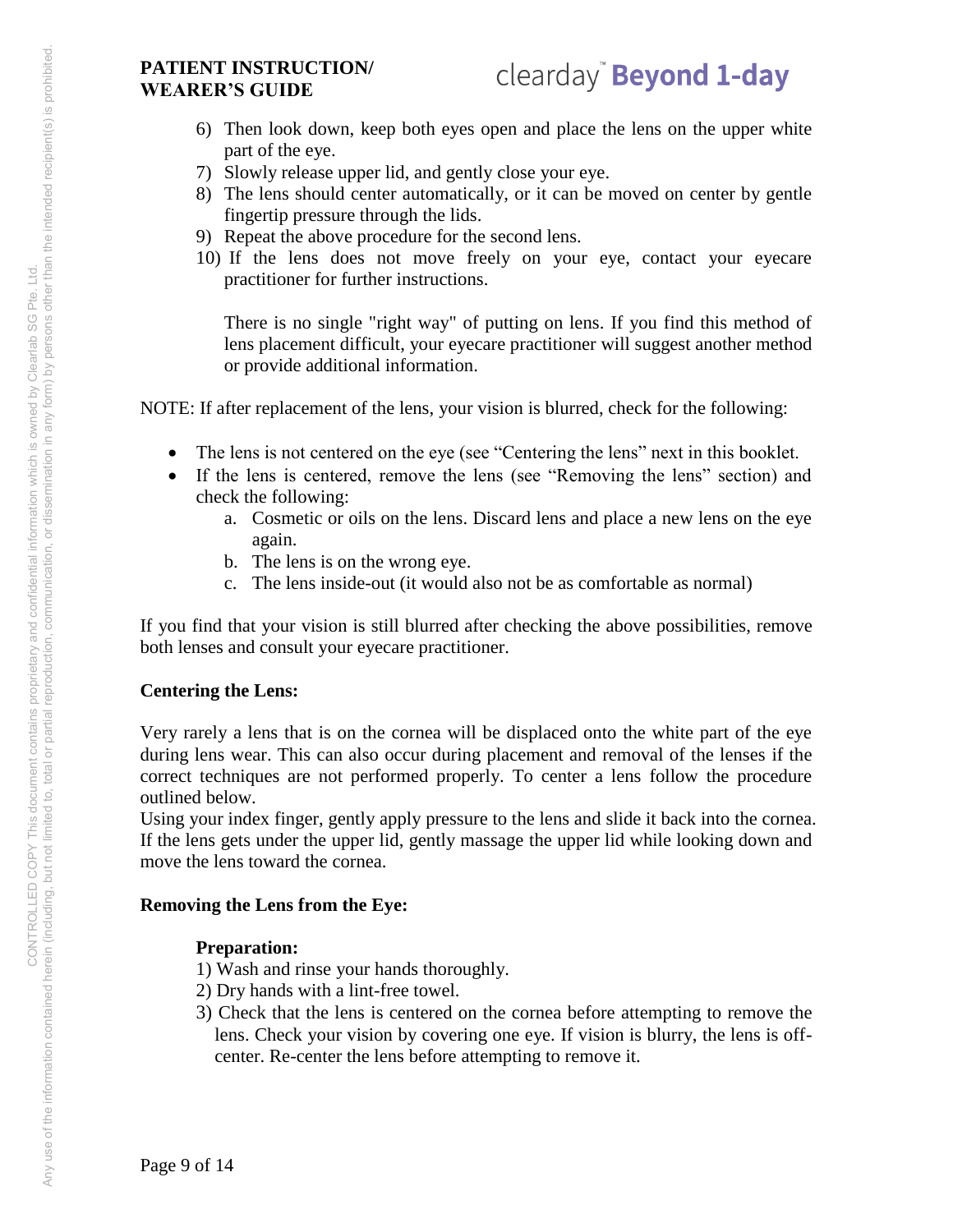# clearday" Beyond 1-day

#### **Removal:**

- 1) To avoid the possibility of lens mix-ups, always begin with the same lens.
- 2) Look up and keep both eyes open.
- 3) Using the middle finger of your dominant hand, gently pull down the lower lid of the first eye. Using the tip of your index finger of the same hand, touch the lens and slide it onto the white of the eye.
- 4) Gently "pinch" the lens between the index finger and the thumb and remove.
- 5) Repeat the procedure for the second eye.
- 6) If the lens still cannot be moved, contact your eyecare practitioner for further instruction.
- 7) Upon removal, discard the lens.

## **IMPORTANT:**

Always avoid touching your lens with your fingernails. Use only your fingertips.

If you find this method difficult, your eyecare practitioner will suggest another method or provide additional instruction.

# **CARING FOR YOUR LENS:**

#### **Basic Instructions:**

The **cleardayTM Beyond 1-day (Avefilcon A**) **Daily Disposable Soft Silicone Hydrogel Contact Lens** described in this booklet are designed as a Daily Disposable.

The lens is intended to be worn once and then discarded at the end of each wearing period. You are instructed to start the next wearing period with a new, unexpired lens. You are also instructed to always have a spare pair of lenses with you at all times.

The lens is designed for daily wear (less than 24 hours while awake). The maximum wearing time should be determined by the eyecare professional based upon the patient's physiological eye condition because individual responses to contact lenses vary. Patients tend to overwear the lenses initially. The eyecare professional should stress the importance of adhering to the initial maximum wearing schedule. Studies have not been conducted to show that **cleardayTM Beyond 1-day (Avefilcon A**) **Daily Disposable Soft Silicone Hydrogel Contact**  Lens are safe to wear during sleep; therefore patients should be advised to remove their lenses while sleeping. Normal daily wear of lenses assumes a minimum of 6 hours non-lens wear per 24 hour period. Optimum individual wearing schedule will vary.

Page 10 of 14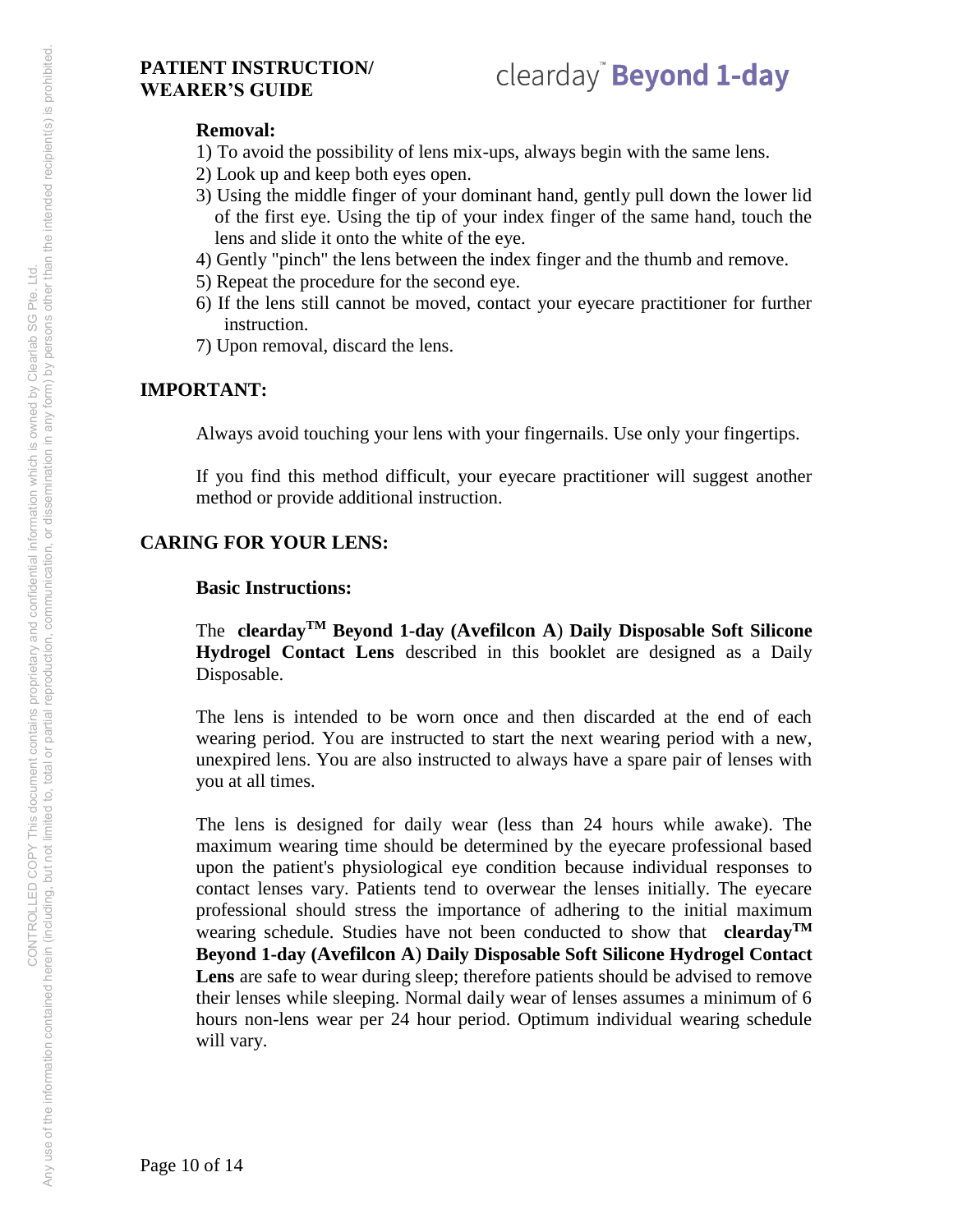# clearday<sup>"</sup> Beyond 1-day

You should adhere to a recommended daily disposable care regimen. Failure to follow the regimen may result in development of serious ocular complications as discussed in the warning section above.

If you require only vision correction, but will not or cannot adhere to a recommended care regimen for your lens, or unable to place and remove your lens or have someone available to place and remove them, you should not attempt to get and wear contact lens.

When you first get your lens, be sure you have to put the lens on and remove them while you are in your eyecare practitioner's office.

Your eyecare practitioner should instruct you about appropriate and adequate procedures and products for your use, and provide you with a copy of the Wearer's Guide for the **cleardayTM Beyond 1-day (Avefilcon A**) **Daily Disposable Soft Silicone Hydrogel Contact Lens.**

For safe contact lens wear, you should know and always practice your lens care routine:

- Always wash, rinse, and dry hands before handling contact lens.
- Do not use saliva for lubricating or rewetting lens. Do not put lens in the mouth.

#### **STORAGE CONDITIONS:**

Store lenses between 1°C to 45°C.

#### **EMERGENCIES:**

If any chemicals of any kind (household products, gardening solutions, laboratory chemicals, etc.) are splashed into the eyes, you should:

#### **FLUSH EYES IMMEDIATELY WITH TAP WATER AND IMMEDIATELY CONTACT YOUR EYECARE PRACTITIONER OR VISIT A HOSPITAL EMERGENCY ROOM WITHOUT DELAY.**

#### **WHEN TO CALL YOUR PRACTITIONER?**

Certain symptoms may be early indicators of potentially serious problems. A careful examination of your lens, and professional examination of your eyes, may be required. Remove the lens following the instructions outlined in this guide, and call your eyecare practitioner if:

1) Your eye becomes red and feels irritated or "gritty".

- 2) You notice a change in your vision or see rainbows or halos around objects.
- 3) You experience discomfort and/ or sensitivity to lights.

Page 11 of 14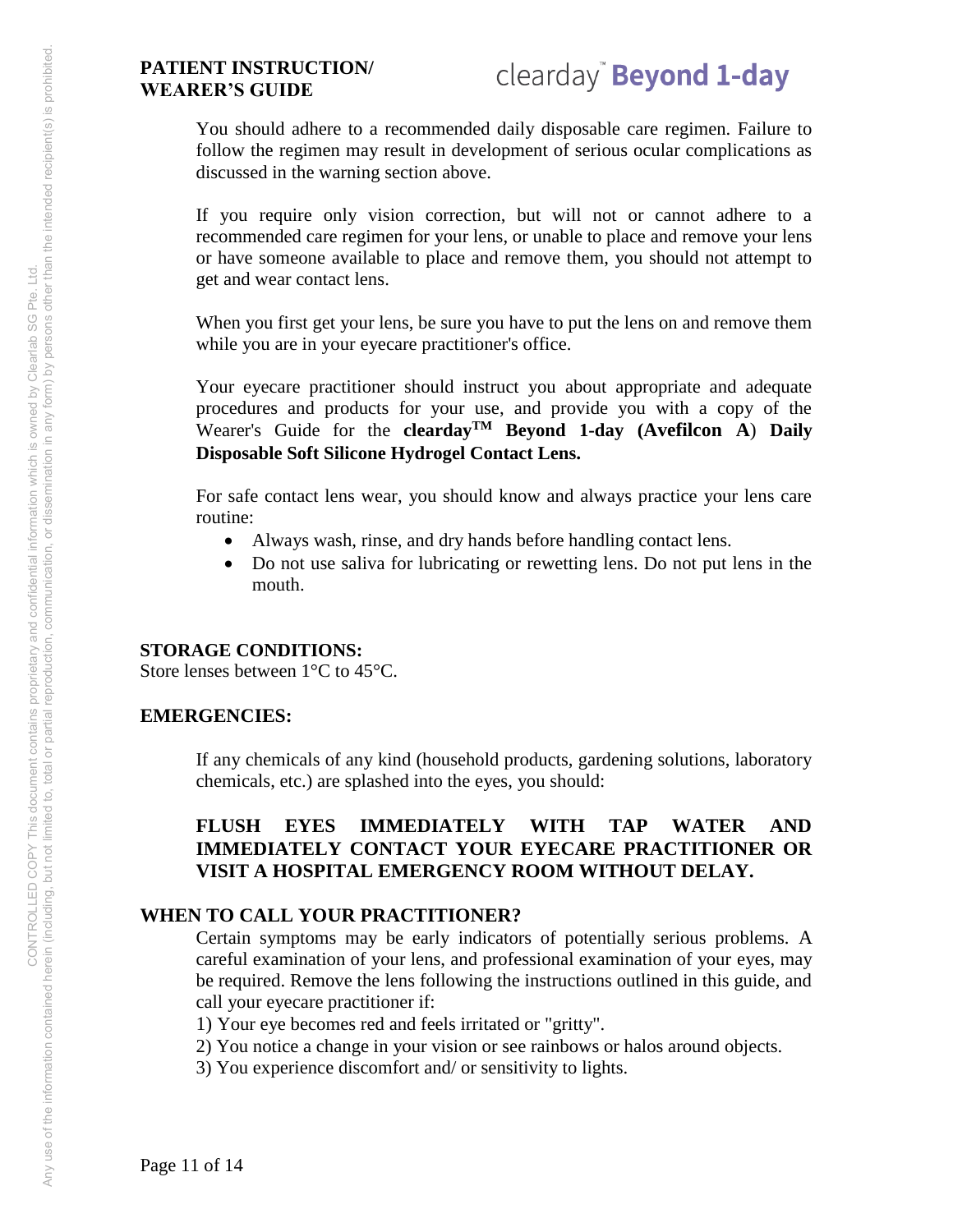# clearday" Beyond 1-day

*A good general policy is:* 

**"IF IN DOUBT** ... **TAKE THE LENS OUT" and contact your eyecare practitioner.** 

#### **Learn and Use Proper lens Care Habits:**

- 1) Follow Instructions.
- 2) Handle Lens Properly.
- 3) Learn How to Put On and Take Off Your Lens.
- 4) Always use a fresh lens at the start of the wearing period.

## **INSTRUCTIONS FOR MONOVISION WEARER**

- You should be aware that as with any type of lens correction, there are advantages and compromises to monovision contact lens therapy. The benefit of clear near vision in straight ahead and upward gaze that available with monovision may be accompanied by a vision compromise that may reduce your visual acuity and depth perception for distance and near tasks. Some patients have experienced difficulty adapting to it. Symptoms, such as mild blurred vision, dizziness, headaches and a feeling of slight imbalance, may last for a brief minute or for several weeks as adaptation takes place. The longer these symptoms persist, the poorer your prognosis for successful adaptation. You should avoid visually demanding situations during the initial adaptation period. It is recommended that you first wear these contact lenses in familiar situations, which are not visually demanding. For example, it might be better to be a passenger rather than a driver of an automobile during the first few days of lens wear. It is recommended that you only drive with monovision correction if you pass you state drivers license requirements with monovision correction.
- Some monovision patients will never be fully comfortable functioning under low levels of illumination, such as driving at night. If this happens, you may want to discuss with your eyecare practitioner having additional contact lenses prescribed so that both eyes are corrected for distance when sharp distance binocular vision is required.
- If you require very sharp near vision during prolonged close work, you may want to have additional contact lenses prescribed so that both eyes are corrected for near when sharp near binocular vision is required.
- Some monovision patients require supplemental spectacles to wear over the monovision corrrection to provide the clearest vision for critical tasks. You should discuss this with your eyecare practitioner.
- It is important that you follow your eyecare practitioner's suggestions for adaptation to monovision contact lens therapy. You should discuss any concerns that you may have during and after the adaptation period.
- The decision to be fit with monovision correction is most appropriately left to the eyecare practitioner in conjunction with you, after carefully considering and discussing your needs.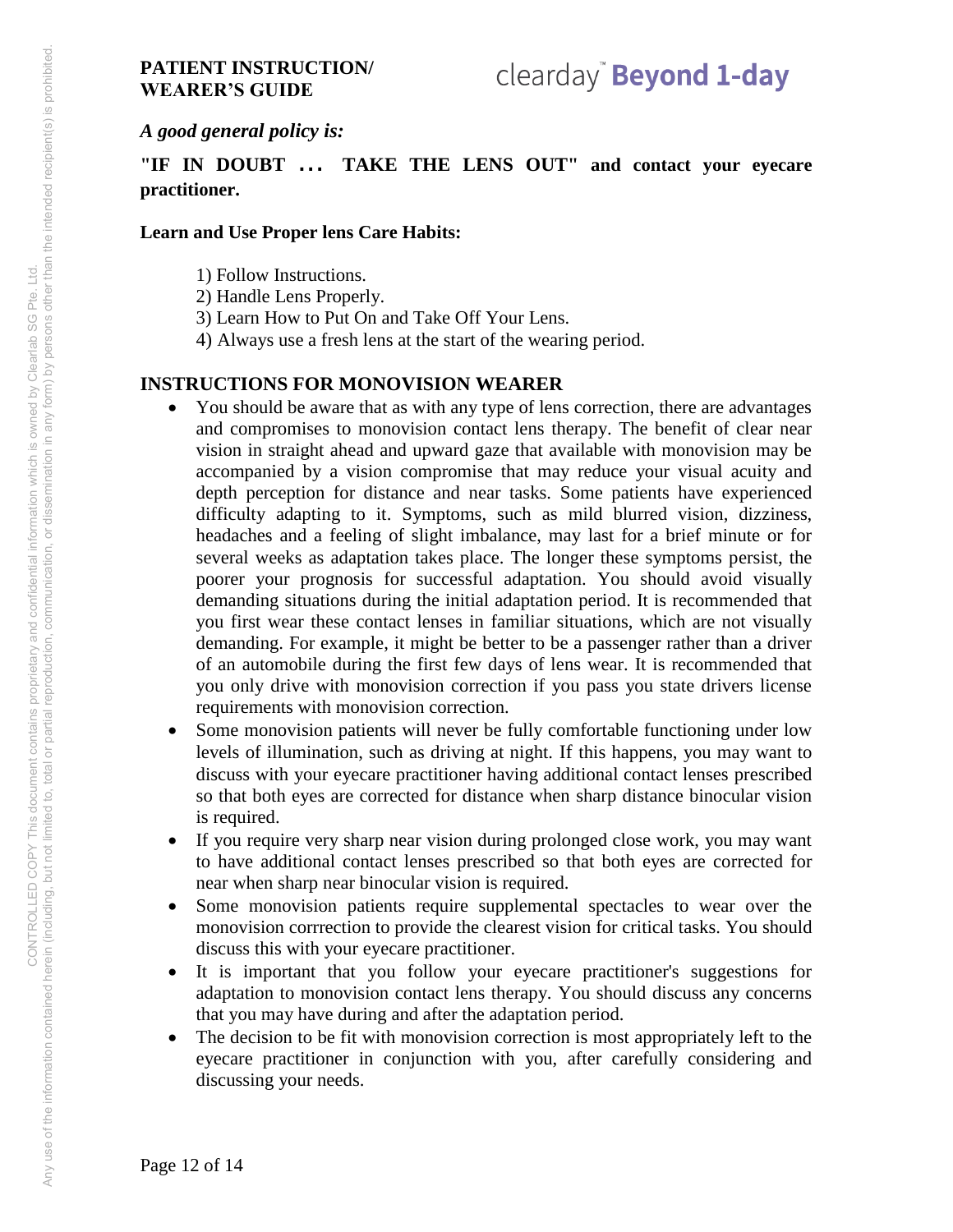# clearday<sup>"</sup> Beyond 1-day

#### **WEARING SCHEDULE:**

Close professional supervision is recommended to ensure safe and successful contact lens wear. If any discomfort, decreased vision, ocular injection or corneal edema, is felt or experienced, the lens should be removed and the patient scheduled with their eye care professional for examination immediately. The problem may be relieved by establishing a different wearing schedule or possibly by refitting the lens.

#### **THE WEARING AND REPLACEMENT SCHEDULE SHOULD BE DETERMINED BY THE EYECARE PRACTITIONER.**

It may be advisable for patients who have never worn contact lenses previously to be given a wearing schedule that gradually increases wearing time over a few days. This is to allow more gradual adaptation of the ocular tissues to contact lens wear. It is important not to exceed the wearing schedule. The eyecare practitioner should emphasize the importance of adhering to the initial maximum wearing schedule. Regular check ups, as determined by the eye care practitioner, are also extremely important.

The **cleardayTM Beyond 1-day (Avefilcon A**) **Daily Disposable Soft Silicone Hydrogel Contact Lens** is indicated for daily wear. Normal daily wear of lenses assumes a minimum of 6 hours of non-lens wear everyday (i.e. for every 24 hours). The maximum suggested wearing schedule for the **clearday**<sup>TM</sup> BEYOND 1-day (Avefilcon A) Daily **Disposable Soft Silicone Hydrogel Contact Lens** is suggested below:

| DAY   |  |  |                   |
|-------|--|--|-------------------|
| HOURS |  |  | All working hours |

**STUDIES HAVE NOT BEEN COMPLETED TO SHOW THAT THE cleardayTM Beyond 1-day (Avefilcon A) Daily Disposable Soft Silicone Hydrogel Contact Lens IS SAFE TO WEAR DURING SLEEP**. Patients should not sleep while wearing this product.

#### **IMPORTANT:**

In the event that you experience any difficulty wearing your lens or you do not understand the instructions given to you, **DO NOT WAIT** for your next appointment. **TELEPHONE YOUR EYECARE PRACTITIONER IMMEDIATELY. NAME AND ADDRESS OF MANUFACTURER:** 

**Clearlab SG Pte. Ltd.**  139 Joo Seng Road, Singapore 368362 Tel: +65 6749 1090 Fax: +65 6282 3953 Email: [Regulatory@clearlab.com](mailto:Regulatory@clearlab.com) Website: [www.clearlab.com](http://www.clearlab.com/)

Page 13 of 14